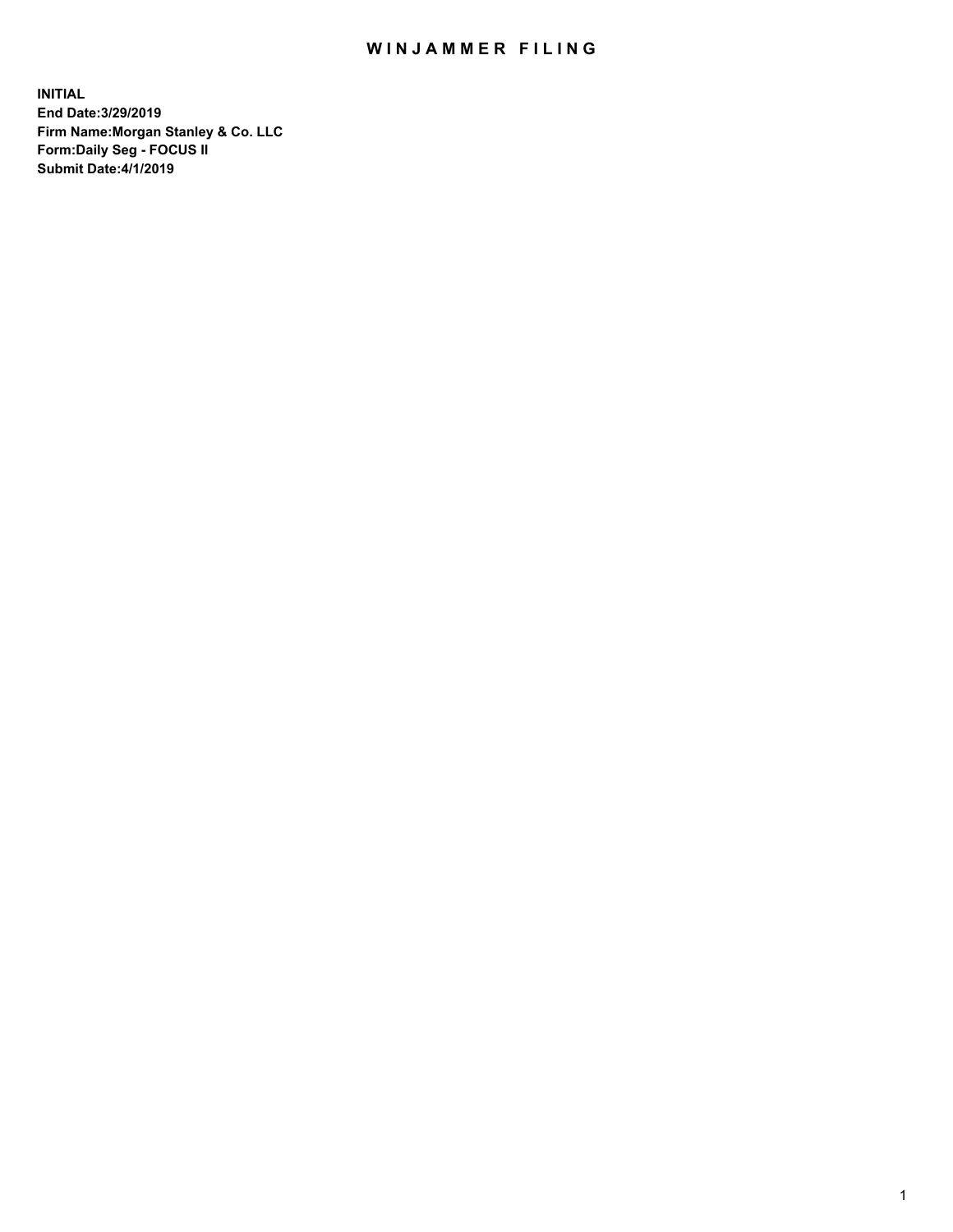**INITIAL End Date:3/29/2019 Firm Name:Morgan Stanley & Co. LLC Form:Daily Seg - FOCUS II Submit Date:4/1/2019 Daily Segregation - Cover Page**

| Name of Company                                                                                                                                                                                                                                                                                                                | Morgan Stanley & Co. LLC                                    |
|--------------------------------------------------------------------------------------------------------------------------------------------------------------------------------------------------------------------------------------------------------------------------------------------------------------------------------|-------------------------------------------------------------|
| <b>Contact Name</b>                                                                                                                                                                                                                                                                                                            | <b>Ikram Shah</b>                                           |
| <b>Contact Phone Number</b>                                                                                                                                                                                                                                                                                                    | 212-276-0963                                                |
| <b>Contact Email Address</b>                                                                                                                                                                                                                                                                                                   | lkram.shah@morganstanley.com                                |
| FCM's Customer Segregated Funds Residual Interest Target (choose one):<br>a. Minimum dollar amount: ; or<br>b. Minimum percentage of customer segregated funds required:% ; or<br>c. Dollar amount range between: and; or<br>d. Percentage range of customer segregated funds required between:% and%.                         | 235,000,000<br><u>0</u><br>0 <sup>0</sup><br>00             |
| FCM's Customer Secured Amount Funds Residual Interest Target (choose one):<br>a. Minimum dollar amount: ; or<br>b. Minimum percentage of customer secured funds required:%; or<br>c. Dollar amount range between: and; or<br>d. Percentage range of customer secured funds required between:% and%.                            | 140,000,000<br><u>0</u><br>0 <sub>0</sub><br>0 <sub>0</sub> |
| FCM's Cleared Swaps Customer Collateral Residual Interest Target (choose one):<br>a. Minimum dollar amount: ; or<br>b. Minimum percentage of cleared swaps customer collateral required:% ; or<br>c. Dollar amount range between: and; or<br>d. Percentage range of cleared swaps customer collateral required between:% and%. | 92,000,000<br><u>0</u><br><u>00</u><br>00                   |

Attach supporting documents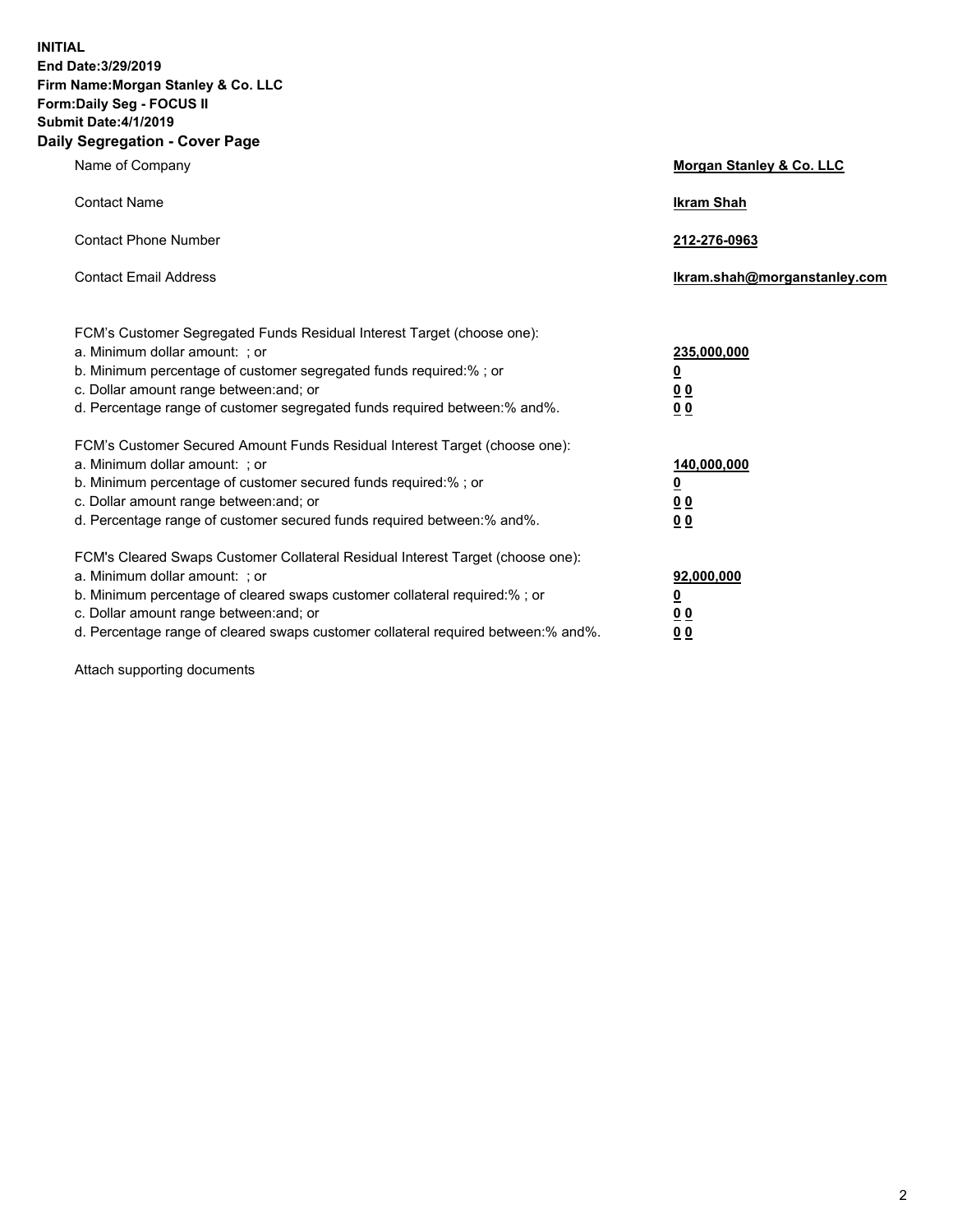|    | <b>INITIAL</b><br>End Date: 3/29/2019<br>Firm Name: Morgan Stanley & Co. LLC<br>Form: Daily Seg - FOCUS II<br><b>Submit Date: 4/1/2019</b><br><b>Daily Segregation - Secured Amounts</b> |                                            |
|----|------------------------------------------------------------------------------------------------------------------------------------------------------------------------------------------|--------------------------------------------|
|    | Foreign Futures and Foreign Options Secured Amounts                                                                                                                                      |                                            |
|    | Amount required to be set aside pursuant to law, rule or regulation of a foreign                                                                                                         | $0$ [7305]                                 |
| 1. | government or a rule of a self-regulatory organization authorized thereunder<br>Net ledger balance - Foreign Futures and Foreign Option Trading - All Customers                          |                                            |
|    | A. Cash                                                                                                                                                                                  | 3,299,344,104 [7315]                       |
|    | B. Securities (at market)                                                                                                                                                                | 2,046,517,695 [7317]                       |
| 2. | Net unrealized profit (loss) in open futures contracts traded on a foreign board of trade                                                                                                | 68,583,419 [7325]                          |
| 3. | Exchange traded options                                                                                                                                                                  |                                            |
|    | a. Market value of open option contracts purchased on a foreign board of trade                                                                                                           | 9,383,032 [7335]                           |
|    | b. Market value of open contracts granted (sold) on a foreign board of trade                                                                                                             | -11,555,983 [7337]                         |
| 4. | Net equity (deficit) (add lines 1.2. and 3.)                                                                                                                                             | 5,412,272,267 [7345]                       |
| 5. | Account liquidating to a deficit and account with a debit balances - gross amount<br>Less: amount offset by customer owned securities                                                    | 21,733,123 [7351]                          |
|    |                                                                                                                                                                                          | -20,605,174 [7352] 1,127,949<br>[7354]     |
| 6. | Amount required to be set aside as the secured amount - Net Liquidating Equity                                                                                                           | 5,413,400,216 [7355]                       |
|    | Method (add lines 4 and 5)                                                                                                                                                               |                                            |
| 7. | Greater of amount required to be set aside pursuant to foreign jurisdiction (above) or line<br>6.                                                                                        | 5,413,400,216 [7360]                       |
|    | FUNDS DEPOSITED IN SEPARATE REGULATION 30.7 ACCOUNTS                                                                                                                                     |                                            |
| 1. | Cash in banks                                                                                                                                                                            |                                            |
|    | A. Banks located in the United States                                                                                                                                                    | 639,301,407 [7500]                         |
|    | B. Other banks qualified under Regulation 30.7                                                                                                                                           | 708,200,180 [7520] 1,347,501,587<br>[7530] |
| 2. | Securities                                                                                                                                                                               |                                            |
|    | A. In safekeeping with banks located in the United States                                                                                                                                | 141,682,494 [7540]                         |
|    | B. In safekeeping with other banks qualified under Regulation 30.7                                                                                                                       | 0 [7560] 141,682,494 [7570]                |
| 3. | Equities with registered futures commission merchants                                                                                                                                    |                                            |
|    | A. Cash                                                                                                                                                                                  | 7,329,111 [7580]                           |
|    | <b>B.</b> Securities                                                                                                                                                                     | $0$ [7590]                                 |
|    | C. Unrealized gain (loss) on open futures contracts                                                                                                                                      | -648,872 [7600]                            |
|    | D. Value of long option contracts                                                                                                                                                        | $0$ [7610]                                 |
| 4. | E. Value of short option contracts<br>Amounts held by clearing organizations of foreign boards of trade                                                                                  | 0 [7615] 6,680,239 [7620]                  |
|    | A. Cash                                                                                                                                                                                  | $0$ [7640]                                 |
|    | <b>B.</b> Securities                                                                                                                                                                     | $0$ [7650]                                 |
|    | C. Amount due to (from) clearing organization - daily variation                                                                                                                          | $0$ [7660]                                 |
|    | D. Value of long option contracts                                                                                                                                                        | $0$ [7670]                                 |
|    | E. Value of short option contracts                                                                                                                                                       | 0 [7675] 0 [7680]                          |
| 5. | Amounts held by members of foreign boards of trade                                                                                                                                       |                                            |
|    | A. Cash                                                                                                                                                                                  | 2,135,852,619 [7700]                       |
|    | <b>B.</b> Securities                                                                                                                                                                     | 1,904,835,200 [7710]                       |
|    | C. Unrealized gain (loss) on open futures contracts<br>D. Value of long option contracts                                                                                                 | 69,232,291 [7720]<br>9,383,032 [7730]      |
|    | E. Value of short option contracts                                                                                                                                                       | <u>-11,555,983</u> [7735] 4,107,747,159    |
|    |                                                                                                                                                                                          | $[7740]$                                   |
| 6. | Amounts with other depositories designated by a foreign board of trade                                                                                                                   | $0$ [7760]                                 |
| 7. | Segregated funds on hand                                                                                                                                                                 | $0$ [7765]                                 |
| 8. | Total funds in separate section 30.7 accounts                                                                                                                                            | 5,603,611,479 [7770]                       |
| 9. | Excess (deficiency) Set Aside for Secured Amount (subtract line 7 Secured Statement<br>Page 1 from Line 8)                                                                               | 190,211,263 [7380]                         |

- 10. Management Target Amount for Excess funds in separate section 30.7 accounts **140,000,000** [7780]
- 11. Excess (deficiency) funds in separate 30.7 accounts over (under) Management Target **50,211,263** [7785]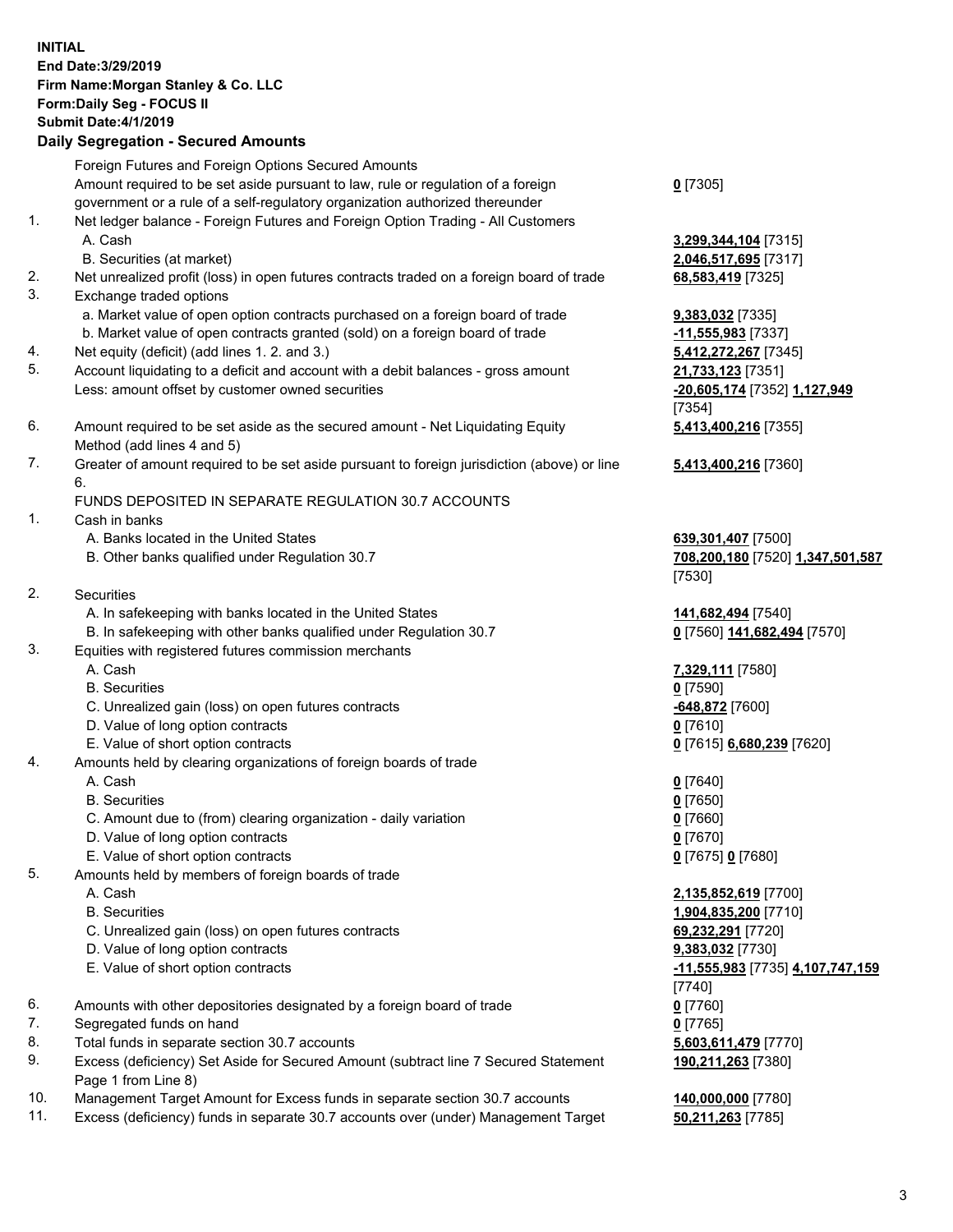**INITIAL End Date:3/29/2019 Firm Name:Morgan Stanley & Co. LLC Form:Daily Seg - FOCUS II Submit Date:4/1/2019 Daily Segregation - Segregation Statement** SEGREGATION REQUIREMENTS(Section 4d(2) of the CEAct) 1. Net ledger balance A. Cash **7,765,686,004** [7010] B. Securities (at market) **6,452,764,530** [7020] 2. Net unrealized profit (loss) in open futures contracts traded on a contract market **2,463,639,625** [7030] 3. Exchange traded options A. Add market value of open option contracts purchased on a contract market **289,119,817** [7032] B. Deduct market value of open option contracts granted (sold) on a contract market **-224,721,617** [7033] 4. Net equity (deficit) (add lines 1, 2 and 3) **16,746,488,359** [7040] 5. Accounts liquidating to a deficit and accounts with debit balances - gross amount **340,903,568** [7045] Less: amount offset by customer securities **-339,030,781** [7047] **1,872,787** [7050] 6. Amount required to be segregated (add lines 4 and 5) **16,748,361,146** [7060] FUNDS IN SEGREGATED ACCOUNTS 7. Deposited in segregated funds bank accounts A. Cash **4,417,294,321** [7070] B. Securities representing investments of customers' funds (at market) **0** [7080] C. Securities held for particular customers or option customers in lieu of cash (at market) **479,328,025** [7090] 8. Margins on deposit with derivatives clearing organizations of contract markets A. Cash **6,033,655,491** [7100] B. Securities representing investments of customers' funds (at market) **0** [7110] C. Securities held for particular customers or option customers in lieu of cash (at market) **5,973,436,505** [7120] 9. Net settlement from (to) derivatives clearing organizations of contract markets **57,447,338** [7130] 10. Exchange traded options A. Value of open long option contracts **289,119,817** [7132] B. Value of open short option contracts **-224,721,617** [7133] 11. Net equities with other FCMs A. Net liquidating equity **9,249,825** [7140] B. Securities representing investments of customers' funds (at market) **0** [7160] C. Securities held for particular customers or option customers in lieu of cash (at market) **0** [7170] 12. Segregated funds on hand **0** [7150] 13. Total amount in segregation (add lines 7 through 12) **17,034,809,705** [7180] 14. Excess (deficiency) funds in segregation (subtract line 6 from line 13) **286,448,559** [7190]

- 15. Management Target Amount for Excess funds in segregation **235,000,000** [7194]
- 16. Excess (deficiency) funds in segregation over (under) Management Target Amount Excess

**51,448,559** [7198]